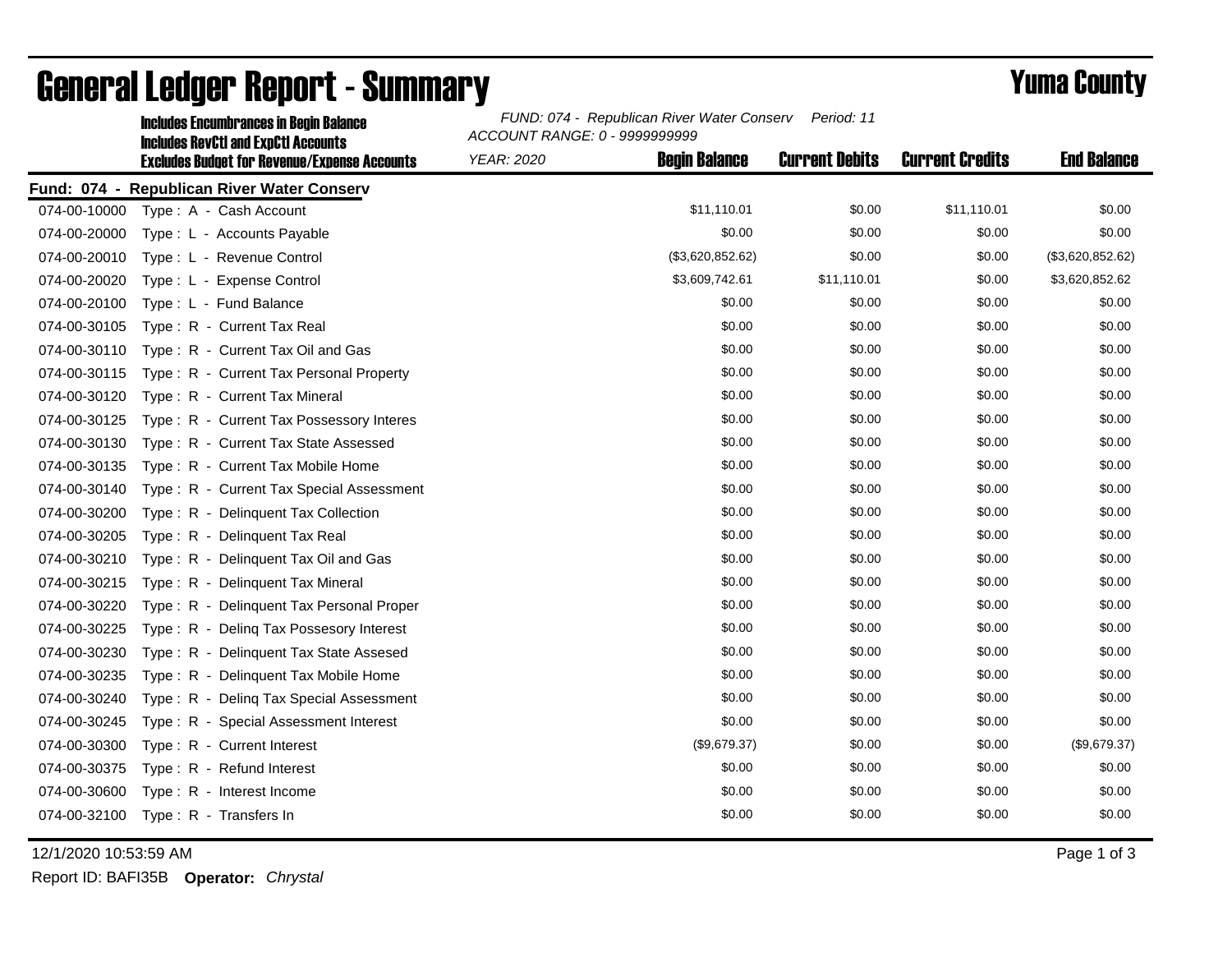|              | <b>Includes Encumbrances in Begin Balance</b><br>Includes RevCtI and ExpCtI Accounts |                                                     | FUND: 074 - Republican River Water Conserv<br>Period: 11<br>ACCOUNT RANGE: 0 - 9999999999 |         |                             |                       |             |                                  |                    |
|--------------|--------------------------------------------------------------------------------------|-----------------------------------------------------|-------------------------------------------------------------------------------------------|---------|-----------------------------|-----------------------|-------------|----------------------------------|--------------------|
|              |                                                                                      | <b>Excludes Budget for Revenue/Expense Accounts</b> | <b>YEAR: 2020</b>                                                                         |         | <b>Begin Balance</b>        | <b>Current Debits</b> |             | <b>Current Credits</b>           | <b>End Balance</b> |
|              |                                                                                      | Fund: 074 - Republican River Water Conserv          |                                                                                           |         |                             |                       |             |                                  |                    |
| 074-00-35000 |                                                                                      | Type: R - Fees Collected                            |                                                                                           |         | (\$3,611,173.25)            |                       | \$0.00      | \$0.00                           | (\$3,611,173.25)   |
| 074-00-49100 |                                                                                      | Type: X - Treasurer Fees                            |                                                                                           |         | \$105,179.78                |                       | \$0.00      | \$0.00                           | \$105,179.78       |
| 074-00-49401 |                                                                                      | Type: X - Transfer Out                              |                                                                                           |         | \$0.00                      |                       | \$0.00      | \$0.00                           | \$0.00             |
| 074-00-49500 |                                                                                      | Type: X - Checks Written / ACH Transfer             |                                                                                           |         | \$3.504.562.83              |                       | \$11.110.01 | \$0.00                           | \$3,515,672.84     |
|              |                                                                                      | Fund: 074 - Republican River Water Conserv          |                                                                                           | Totals: | (\$11,110.01)               |                       | \$22,220.02 | \$11.110.01                      | \$0.00             |
|              |                                                                                      | <b>Total Fund Revenues:</b>                         | \$0.00                                                                                    |         | <b>Total Fund Expenses:</b> | \$11.110.01           |             | <b>Net Revenue Over Expense:</b> | (\$11,110.01)      |

## General Ledger Report - Summary **Example 2018** Yuma County